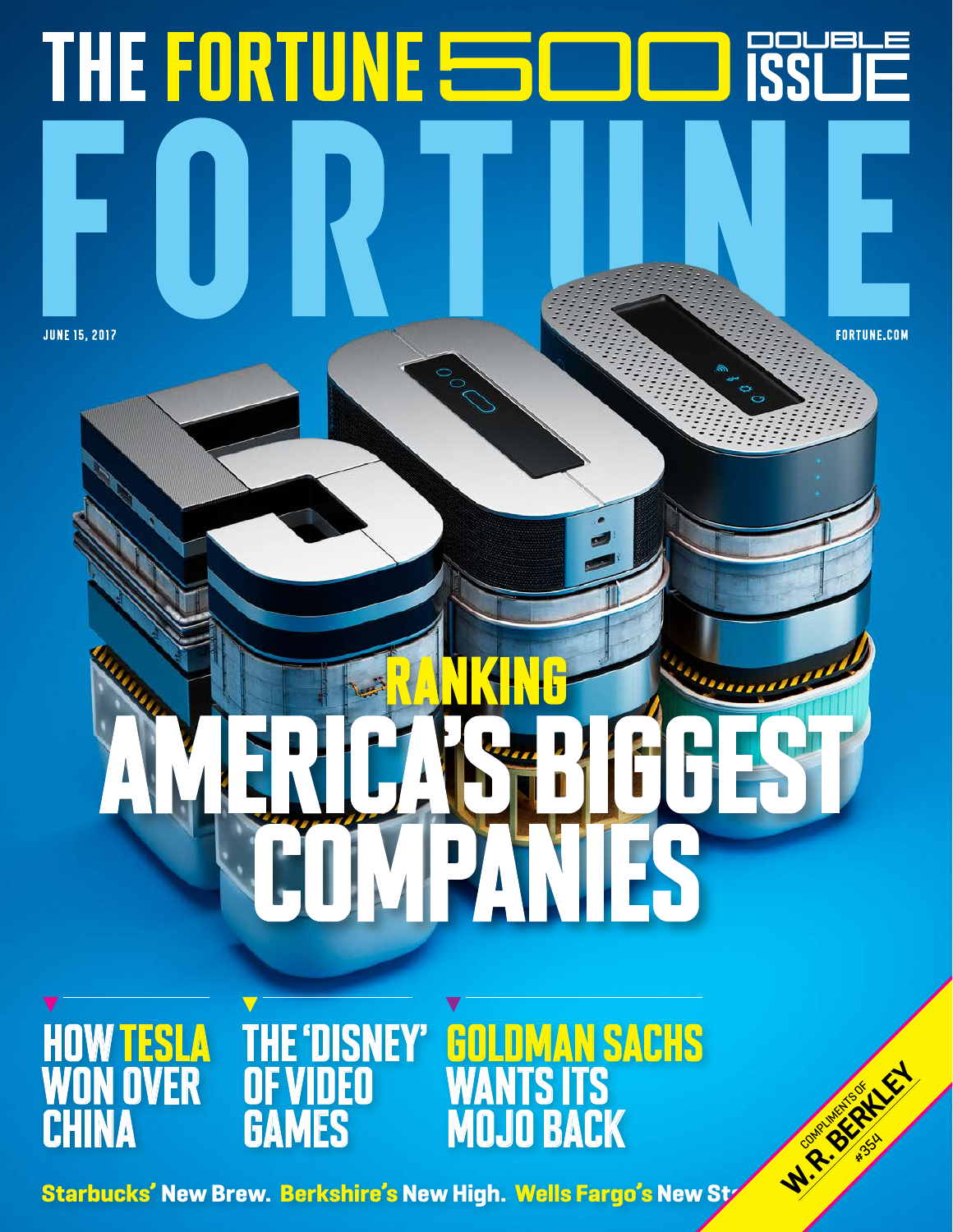# LARGEST U.S. CORPORATIONS

|             |                                                                             | <b>REVENUES</b>      |              | <b>PROFITS</b>   |              | <b>ASSETS</b>       | STOCKHOLDERS'<br><b>EQUITY</b> |      |
|-------------|-----------------------------------------------------------------------------|----------------------|--------------|------------------|--------------|---------------------|--------------------------------|------|
|             | 346-366 / 500                                                               |                      |              |                  |              |                     |                                |      |
| <b>RANK</b> |                                                                             |                      | change       |                  | change       |                     |                                |      |
|             | 2016 2015                                                                   | \$ millions          | from<br>2015 | \$ millions Rank | from<br>2015 | \$ millions<br>Rank | \$ millions                    | Rank |
|             | 346 452 J.M. SMUCKER Orrville, Ohio <sup>33</sup>                           | 7,811.2              | 37.2         | 688.7<br>249     | 99.7         | 15,984.1 280        | 7,008.5                        | 198  |
|             | 347 356 STEEL DYNAMICS Fort Wayne, Ind.                                     | 7,777.1              | 2.4          | 382.1 328        |              | 6,423.7<br>412      | 2,927.0                        | 329  |
|             | <b>348</b> 361 <b>FOOT LOCKER</b> New York, N.Y. <sup>1</sup>               | 7,766.0              | 4.8          | 254<br>664.0     | 22.7         | 3,840.0 464         | 2,710.0                        | 340  |
|             | 349 289 WESTERN REFINING El Paso, Texas                                     | 7,743.2 <sup>E</sup> | [20.9]       | 124.9 409        | [69.3]       | 5,560.4 431         | 1,696.9                        | 395  |
|             | 350 351 SPARTANNASH Byron Center, Mich.                                     | 7,734.6              | 1.1          | 56.8<br>428      | [9.4]        | 1,930.3 495         | 825.4                          | 438  |
|             | 351 336 DEAN FOODS Dallas, Texas                                            | 7,710.2              | [5.1]        | 119.9 413        |              | 2,606.2 483         | 610.6                          | 453  |
|             | 352 431 ZIMMER BIOMET HOLDINGS Warsaw. Ind.                                 | 7,683.9              | 28.1         | 355<br>305.9     | 108.1        | 26,684.4<br>197     | 9,668.9                        | 163  |
|             | 353 433 PULTEGROUP Atlanta, Ga.                                             | 7,668.5              | 28.2         | 602.7 272        | 22.0         | 10,178.2 339        | 4,659.4                        | 263  |
|             | 354 368 W.R. BERKLEY Greenwich, Conn.                                       | 7,654.2              | 6.2          | 601.9 273        | 19.5         | 23,364.8 215        | 5,047.2                        | 249  |
|             | 355 352 JUANTA SERVICES Houston, Texas                                      | 7,651.3              | $0.2 -$      | 198.4 366        | [36.2]       | $5,354.1$ 440       | 3,339.4                        | 314  |
|             | 356 322   EDG RESOURCES Houston, Texas                                      | 7,650.6              | [12.6]       | $[1,096.7]$ 483  |              | 29,459.4 188        | 13,981.6                       | 109  |
|             | 857 401 CHARLES SCHWAB San Francisco, Calif.                                | 7,644.0              | 17.6         | 1,889.0 119      | 30.5         | 223,383.0<br>-33    | 16,421.0                       | 95   |
|             | 358 343 EVERSOURCE ENERGY Springfield, Mass.                                | 7,639.1              | (4.0)        | 942.3 202        | 7.3          | 32,053.2 177        | 10,711.7                       | 149  |
|             | <b>359 391 ANIXTER INTERNATIONAL</b> Glenview, III.                         | 7,624.51             | 15.6         | 120.5 412        | [5.6]        | 4,093.6 458         | 1,292.2                        | 416  |
|             | 360 381 EMCOR GROUP Norwalk, Conn.                                          | 7,551.91             | 12.3         | 181.9 393        | 5.6          | 3,894.2 461         | 1,537.1                        | 406  |
|             | <b>361 275 ASSURANT</b> New York, N.Y.                                      | 7,531.8              | [27.1]       | 281<br>565.4     | 299.4        | 29,709.1<br>187     | 4,098.1                        | 295  |
|             | <b>362</b> 363 CENTERPOINT ENERGY Houston, Texas                            | 7,528.0              | 1.9          | 432.0 316        |              | 21,829.0<br>227     | 3,460.0                        | 310  |
| 363         | HARRIS Melbourne, Fla. <sup>4</sup>                                         | 7,527.01             | 48.1         | 324.0 349        | [3.0]        | 11,996.0 319        | 3,056.0                        | 325  |
| 364         | $\blacksquare$ 320 $\blacksquare$ HD SUPPLY HOLDINGS $\,$ Atlanta. Ga. $^1$ | 7,524.01             | [14.3]       | 388<br>196.0     | [86.7]       | 5,707.0 428         | 960.0                          | 432  |
|             | <b>365</b> 350 <b>PPL</b> Allentown, Pa.                                    | 7,517.0              | [2.0]        | 1,902.0<br>118   | 178.9        | 38,315.0<br>154     | 9,899.0                        | 158  |
|             |                                                                             |                      |              |                  |              |                     |                                |      |

### DEFINITIONS AND EXPLANATIONS

METHODOLOGY Companies are ranked by total revenues for their respective fiscal years. Included in the survey are companies that are incorporated in the U.S. and operate in the U.S. and file financial statements with a government agency. This includes private companies and cooperatives that file a 10-K or a comparable financial statement with a government agency, and mutual insurance companies that file with state regulators. It also includes companies that file with a government agency but are owned by private companies, domestic or foreign, that do not file such financial statements. Excluded are private companies not filing with a government agency; companies incorporated outside the U.S.; and U.S. companies consolidated by other companies, domestic or foreign, that file with a government agency. Also excluded are companies that failed to report full financial statements for at least three-quarters of the current fiscal year. Percent change calculations for revenue, net income,

and earnings per share are based on data as originally reported. They are not restated for mergers, acquisitions, or accounting changes. The only changes to the prior years' data are for significant restatement due to reporting errors that require a company to file an amended  $10$ -K.

Revenues Revenues are as reported, including revenues from discontinued operations when published. If a spinoff is on the list, it has not been included in discontinued operations. Revenues for commercial banks include interest and noninterest revenues. Revenues for insurance companies include premium and annuity income, investment income, and capital gains or losses, but exclude deposits. Revenues figures for all companies include consolidated subsidiaries and exclude excise taxes. Data shown are for the fiscal year ended on or before Jan. 31, 2017. Unless otherwise noted, all figures are for the year ended Dec. 31, 2016.

PROFITS Profits are shown after taxes, extraordinary credits or charges, cumulative effects of accounting

changes, and noncontrolling interests (including subsidiary preferred dividends), but before preferred dividends of the company. Figures in parentheses indicate a loss. Profit declines of more than 100% reflect swings from 2015 profits to 2016 losses. Profits for real estate investment trusts, partnerships, and cooperatives are reported but are not comparable with those of the other companies on the list because they are not taxed on a comparable basis. Profits for mutual insurance companies are based on statutory accounting.

BALANCE SHEET Assets are the company's year-end total. Total stockholders' equity is the sum of all capital stock, paid-in capital, and retained earnings at the company's year-end. Excluded is equity attributable to noncontrolling interests. Also excluded is redeemable preferred stock whose redemption is either mandatory or outside the company's control. Dividends paid on such stock have been subtracted from the profit figures used in calculating return on equity.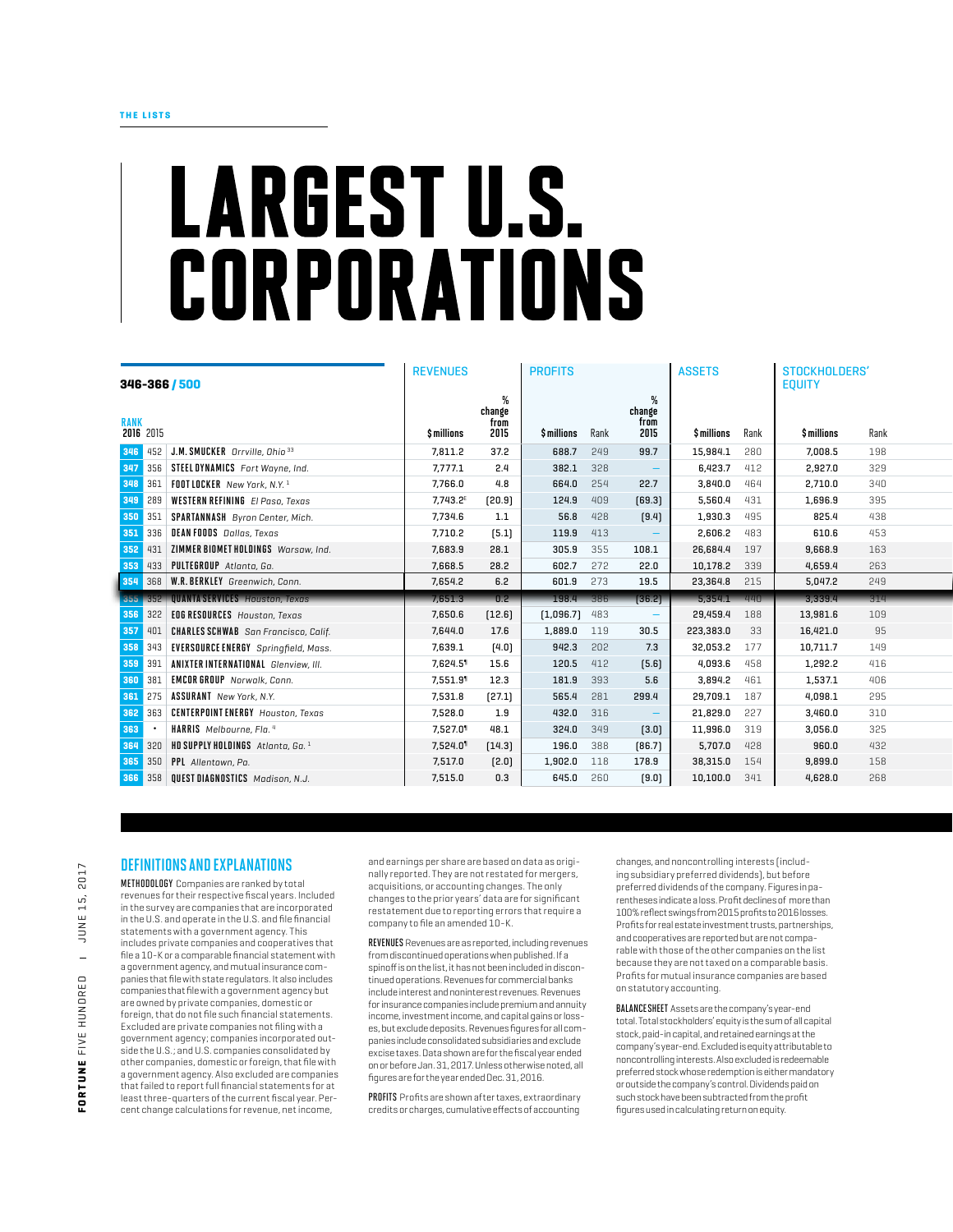| <b>MARKET</b><br><b>VALUE</b> |                     | <b>PROFITS AS % OF </b> |                  |                  | <b>EARNINGS PER SHARE</b> |                          |                             | <b>TOTAL RETURN TO INVESTORS</b> |           |             |                     |                                         |
|-------------------------------|---------------------|-------------------------|------------------|------------------|---------------------------|--------------------------|-----------------------------|----------------------------------|-----------|-------------|---------------------|-----------------------------------------|
| 3/31/17                       |                     |                         |                  | Stockholders'    |                           | change                   | 2006-2016<br>annual         |                                  |           |             | 2006-2016<br>annual | Industry                                |
|                               | \$ millions<br>Rank | Revenues<br>% Rank      | Assets<br>% Rank | equity<br>% Rank | 2016                      | from<br>2015             | growth rate<br>Rank<br>$\%$ | 2016                             | % Rank    |             | rate<br>Rank        | table<br><b>RANK<br/>2016</b><br>number |
|                               | 15,263.1 245        | 8.8 171                 | 4.3 227          | 9.8 302          | 5.76                      | 73.0                     | 100<br>8.9                  | 6.1                              | 315       | 14.1        | 63                  | 346<br>22                               |
|                               | 8,425.2 334         | 4.9 273                 | 5.9 161          | 13.1 227         | 1.56                      |                          | $[1.9]$ 279                 | 104.2                            | 11        | 10.8        | 118                 | 42<br>347                               |
|                               | 9,817.5 305         | 8.6 178                 | 17.3<br>19       | 24.5 112         | 4.91                      | 27.9                     | 11.9<br>67                  | 10.8                             | 268       | 15.8        | 42                  | 57<br>348                               |
|                               | 3,812.1 408         | $1.6$ 392               | 2.2 334          | 7.4 352          | 1.24                      | [71.0]                   | $[8.8]$ 323                 | 12.5                             | 254       | 7.1         | 232                 | 48                                      |
|                               | 1,312.8 452         | $0.7$ 421               | 2.9 289          | 6.9 359          | 1.51                      | [9.0]                    | 5.8 156                     | 86.2                             | 15        | 8.2         | 195                 | 68                                      |
|                               | 1,786.4 442         | 1.6 394                 | 4.6 217          | 19.6 147         | 1.31                      | $\overline{\phantom{0}}$ | $[8.6]$ 321                 |                                  | 29.5 122  | [1.9]       | 364                 | 22                                      |
|                               | 24,571.4 186        | $4.0$ 302               | 1.1 377          | 3.2 405          | 1.51                      | 96.1                     | $[7.8]$ 316                 |                                  | 1.4 358   | 3.2         | 311                 | 41<br>352                               |
|                               | 7,466.1 345         | $7.9$ 195               | 5.9 163          | 12.9 235         | 1.75                      | 28.7                     | $[4.1]$ 296                 |                                  | $5.1$ 321 | $[5.0]$ 379 |                     | 30<br>353                               |
|                               | 8,561.3 331         | 7.9 194                 | $2.6$ 313        | 11.9 255         | 4.68                      | 20.9                     | $3.1$ 207                   |                                  | 24.6 156  | 8.4 189     |                     | 38                                      |
|                               |                     |                         |                  |                  |                           |                          |                             |                                  |           |             |                     |                                         |
|                               | $5,385.9$ $382$     | $2.6 \t357$             | $3.7$ 255        | $5.9$ 371        | 1.26                      |                          | $[20.8]$ 23.7 12            |                                  | 72.1 22   | $5.9$ $261$ |                     |                                         |
|                               | 56,301.9<br>88      | $[14.3]$ 489            | $[3.7]$ 479      | $[7.8]$ 441      | [1.98]                    |                          | $\sim$                      | 44.0                             | 53        | 13.2        | 76                  | 43                                      |
|                               | 54,554.5<br>89      | 22<br>24.7              | $0.8$ 400        | 11.5 264         | 1.31                      | 27.2                     | 3.3 203                     | 20.9                             | 182       | 9.3         | 162                 | 55                                      |
|                               | 18,626.5 228        | 12.3 101                | 2.9 291          | 8.8 320          | 2.96                      | 7.2                      | $[0.3]$ 263                 | 11.6                             | 259       | 10.6        | 125                 | 64                                      |
|                               | 2,626.1 422         | $1.6$ 393               | 2.9 290          | $9.3$ $311$      | 3.59                      | [5.8]                    | [3.0]<br>290                | 34.2                             | 98        | 6.1         | 259                 | 67                                      |
|                               | 3,755.6 409         | 2.4 359                 | 4.7 215          | 11.8 259         | 2.97                      | 9.2                      | 8.4 108                     | 48.2                             | 43        | 10.0        | 140                 | $18 - 355$<br>35<br>18                  |
|                               | 5,297.7 386         | 7.5 201                 | 1.9 352          | 13.8 216         | 9.13                      | 345.4                    | $5.1 \t170$                 | 18.1                             | 205       | 7.2         | 229                 | 38                                      |
|                               | 11,881.5 281        | 5.7 254                 | $2.0$ 346        | 12.5 246         | 1.00                      |                          | $[2.8]$ 289                 | 40.5                             | 63        | 9.0         | 169                 | 64                                      |
|                               | 13,848.8 254        | 4.3 292                 | 2.7 303          | 10.6 282         | 2.59                      | [16.7]                   | 4.2 191                     | 20.7                             | 185       | 11.3 104    |                     | 45                                      |
|                               | 8,296.1 336         | $2.6$ 356               | 3.4 263          | 20.4 143         | 0.97                      | [86.7]                   | $\sim$                      | 41.6                             | 61        | $\sim$      |                     | 66                                      |
|                               | 25,447.7 179        | 21<br>25.3              | $5.0$ 201        | 19.2 151         | 2.79                      | 176.2                    | 2.2 224                     | 4.1                              | 333       | 4.7         | 282                 | 64                                      |

Employees The figure shown is a fiscal year-end number as published by the company in its annual report. Where the breakdown between full- and parttime employees is supplied, a part-time employee is counted as one-half of a full-time employee.

MARKET

EARNINGS PER SHARE The figure shown for each company is the diluted earnings-per-share figure that appears on the income statement. Per-share earnings are adjusted for stock splits and stock dividends. Though earnings-per-share numbers are not marked by footnotes, if a company's profits are footnoted it can be assumed that earnings per share is affected as well. The five-year and 10-year earnings-growth rates are the annual rates, compounded.

Total Return to Investors Total return to investors includes both price appreciation and dividend yield to an investor in the company's stock. The figures shown assume sales at the end of 2016 of stock owned at the end of 2006, 2011, and2015. It has been assumed that any proceeds from cash dividends and stock received

in spinoffs were reinvested when they were paid. Returns are adjusted for stock splits, stock dividends, recapitalizations, and corporate reorganizations as they occurred; however, no effort has been made to reflect the cost of brokerage commissions or of taxes. Total-return percentages shown are the returns received by the hypothetical investor described above. The five-year and 10-year returns are the annual rates, compounded.

Medians No attempt has been made to calculate median figures in the tables for groups of fewer than four companies. The medians for profit changes from 2015 to 2016 do not include companies that lost money in 2015 or lost money in both 2015 and 2016, because no meaningful percentage changes can be calculated in such cases.

Credits This *Fortune* 500 Directory was prepared under the direction of list editor Scott DeCarlo. Income statement and balance sheet data provided by the companies were reviewed and verified against published earnings releases, 10-K filings, and annual reports by reporter Douglas G. Elam and accounting specialists Rhona Altschuler and Cappy Lyons. Markets editor Kathleen Smyth used those same sources to check the data for earnings per share. In addition, we used data provided by Thomson Reuters and S&P Global Market Intelligence to calculate total return and market capitalization. Database administrator Santhosh Varghese provided technical support. The data verification process was aided substantially by information provided by S&P Global Market Intelligence. Other sources used were Hoover's and Lexis Securities Mosaic.

### FOOTNOTES

- <sup>1</sup> Figures are for fiscal year ended Jan. 31, 2017.
- <sup>4</sup> Figures are for fiscal year ended June 30, 2016.
- <sup>15</sup> A mutual company, not a stock company. It is grouped with stock companies because it reports according to Generally Accepted Accounting Principles.
- <sup>33</sup> Figures are for fiscal year ended April 30, 2016.